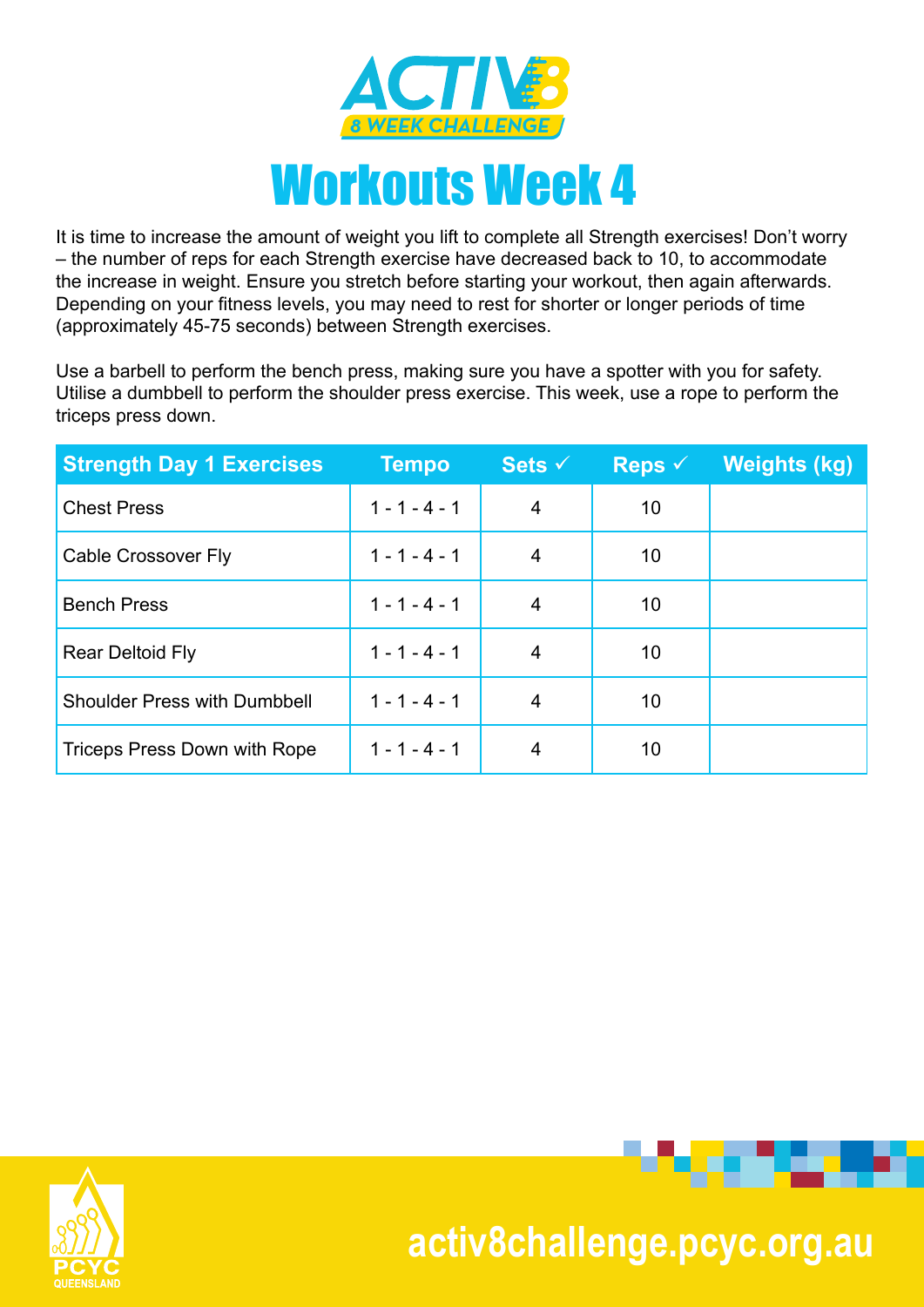

Use dumbbells to perform the curl and press, man makers, as well as the squat and press exercises. Complete the left or right split squats and box jumps using a step. Dip bars should be utilised to complete the dips, then a mat when doing push ups and planks.

| <b>HIIT Day 2 Exercises</b>      | <b>Interval</b>                                                                                                                                                                                                                                                 | <b>Seconds</b>                                                                                                                               | $\checkmark$ |
|----------------------------------|-----------------------------------------------------------------------------------------------------------------------------------------------------------------------------------------------------------------------------------------------------------------|----------------------------------------------------------------------------------------------------------------------------------------------|--------------|
|                                  | <b>Work</b>                                                                                                                                                                                                                                                     | 30                                                                                                                                           |              |
| <b>Butt Kicks</b>                | Rest                                                                                                                                                                                                                                                            | 10<br>30<br>10<br>30<br>10<br>30<br>10<br>30<br>10<br>30<br>10<br>30<br>10<br>30<br>10<br>30<br>10<br>15<br>15<br>10<br>30<br>10<br>15<br>15 |              |
|                                  | <b>Work</b>                                                                                                                                                                                                                                                     | 180<br>$\overline{2}$                                                                                                                        |              |
| <b>Wide Squats</b>               | Rest                                                                                                                                                                                                                                                            |                                                                                                                                              |              |
| Curl & Press with Dumbbells      | <b>Work</b>                                                                                                                                                                                                                                                     |                                                                                                                                              |              |
|                                  | <b>Rest</b><br><b>Work</b><br>Rest<br><b>Work</b><br>Rest<br><b>Work</b><br>Rest<br><b>Work</b><br><b>Rest</b><br><b>Work</b><br>Rest<br><b>Work</b><br>Rest<br><b>Work</b><br><b>Work</b><br>Rest<br><b>Work</b><br>Rest<br><b>Work</b><br><b>Work</b><br>Rest |                                                                                                                                              |              |
| <b>Man Makers with Dumbbells</b> |                                                                                                                                                                                                                                                                 |                                                                                                                                              |              |
|                                  |                                                                                                                                                                                                                                                                 |                                                                                                                                              |              |
|                                  |                                                                                                                                                                                                                                                                 |                                                                                                                                              |              |
| Squat & Press with Dumbbells     |                                                                                                                                                                                                                                                                 |                                                                                                                                              |              |
| Push Ups                         |                                                                                                                                                                                                                                                                 |                                                                                                                                              |              |
|                                  |                                                                                                                                                                                                                                                                 |                                                                                                                                              |              |
|                                  |                                                                                                                                                                                                                                                                 |                                                                                                                                              |              |
| Box Jumps                        |                                                                                                                                                                                                                                                                 |                                                                                                                                              |              |
|                                  |                                                                                                                                                                                                                                                                 |                                                                                                                                              |              |
| Plank                            |                                                                                                                                                                                                                                                                 |                                                                                                                                              |              |
|                                  |                                                                                                                                                                                                                                                                 |                                                                                                                                              |              |
| <b>Burpees</b>                   |                                                                                                                                                                                                                                                                 |                                                                                                                                              |              |
| Left Split Squat                 |                                                                                                                                                                                                                                                                 |                                                                                                                                              |              |
|                                  |                                                                                                                                                                                                                                                                 |                                                                                                                                              |              |
| <b>Right Split Squat</b>         |                                                                                                                                                                                                                                                                 |                                                                                                                                              |              |
|                                  |                                                                                                                                                                                                                                                                 |                                                                                                                                              |              |
| <b>Dips</b>                      |                                                                                                                                                                                                                                                                 |                                                                                                                                              |              |
| Left Leg Single Squats           |                                                                                                                                                                                                                                                                 |                                                                                                                                              |              |
|                                  |                                                                                                                                                                                                                                                                 |                                                                                                                                              |              |
| <b>Right Leg Single Squats</b>   |                                                                                                                                                                                                                                                                 |                                                                                                                                              |              |
| <b>Rounds</b>                    |                                                                                                                                                                                                                                                                 |                                                                                                                                              |              |



 **activ8challenge.pcyc.org.au**

<u> Bandari Sa</u>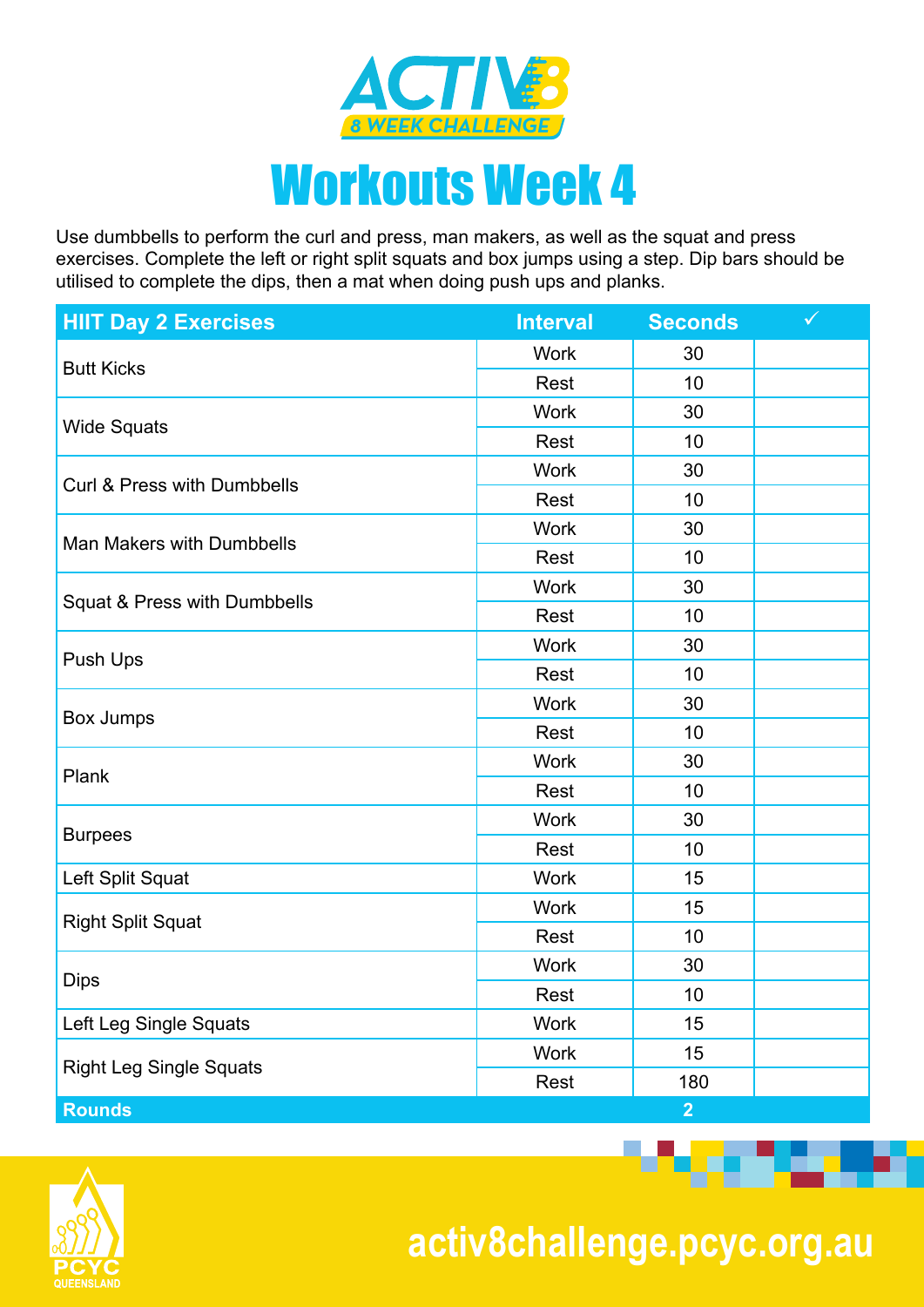

Perform lunges in this Strength workout with dumbbells, then plank and crunches over a mat. When performing a barbell squat, use a weight appropriate for you (start light), and ask our PCYC Queensland Staff for assistance if you have any concerns.

| <b>Strength Day 3 Exercises</b> | <b>Tempo</b>    | Sets $\checkmark$ | <b>Reps</b> $\checkmark$ | <b>Weights (kg)</b> |
|---------------------------------|-----------------|-------------------|--------------------------|---------------------|
| Squats                          | $4 - 1 - 1 - 1$ | $\overline{4}$    | 10                       |                     |
| Leg Extension                   | $4 - 1 - 1 - 1$ | 3                 | 10                       |                     |
| Leg Curl                        | $4 - 1 - 1 - 1$ | 3                 | 10                       |                     |
| Lunges with Dumbbell            | $4 - 1 - 1 - 1$ | 4                 | 10                       |                     |
| <b>Standing Calf Raise</b>      | $4 - 1 - 1 - 1$ | 3                 | 10                       |                     |
| Plank                           | $4 - 1 - 1 - 1$ | $\overline{4}$    | 10                       |                     |
| Crunches                        | $4 - 1 - 1 - 1$ | 4                 | 10                       |                     |





#### **activ8challenge.pcyc.org.au**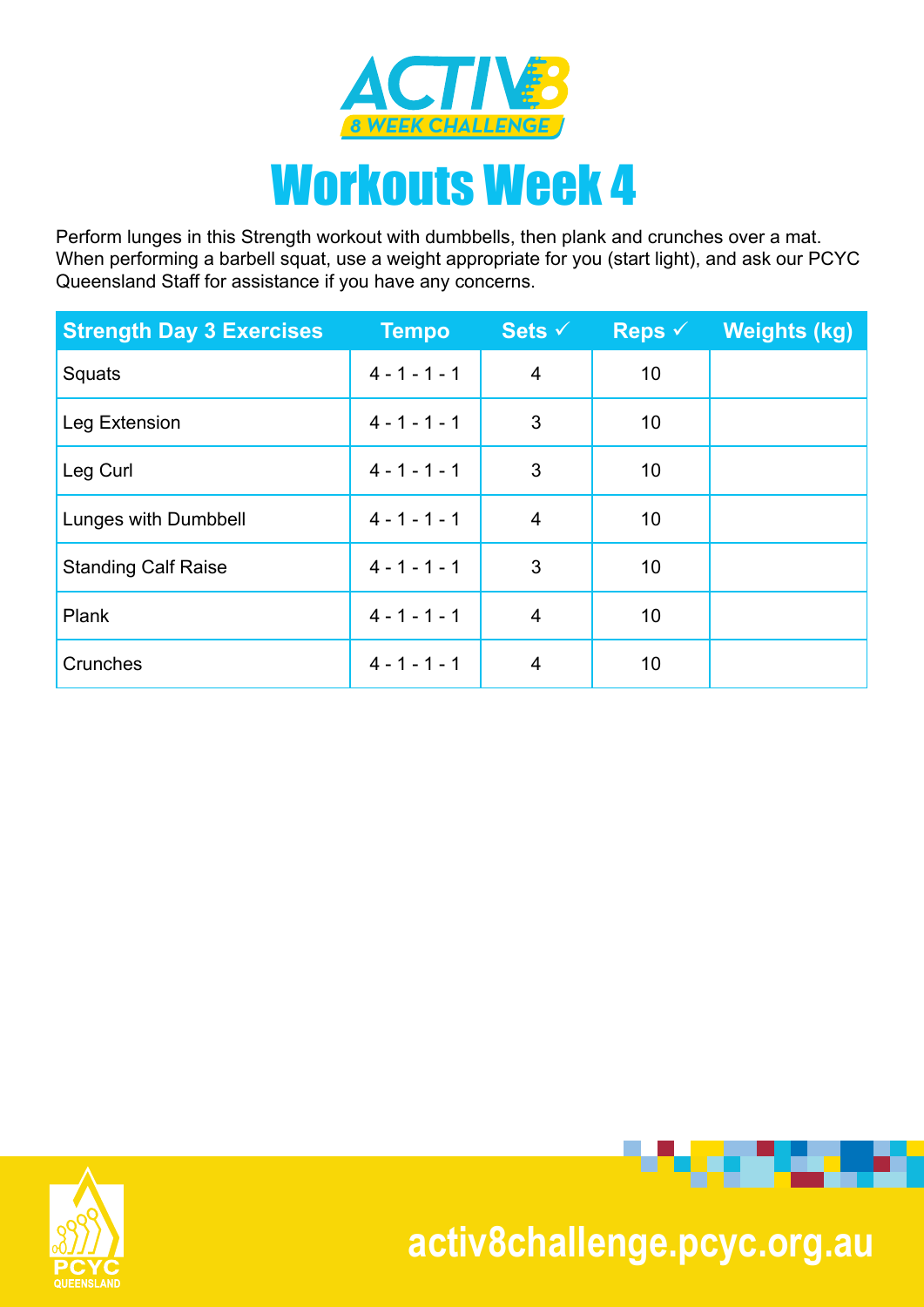

## Workouts Week 4

Throughout this HIIT workout, use a kettle bell (start at a light weight that is appropriate for your level of fitness) to perform squats, lunges as well as an overhead shoulder press. Access battle ropes when doing rope work if this equipment is available in your gym. Alternatively, substitute rope work for alternative HIIT exercises, such as man makers.

| <b>HIIT Day 4 Exercises</b>         | <b>Interval</b>                                                                                                                                                                                                                                                | <b>Seconds</b>                                                                                                                          | $\checkmark$ |
|-------------------------------------|----------------------------------------------------------------------------------------------------------------------------------------------------------------------------------------------------------------------------------------------------------------|-----------------------------------------------------------------------------------------------------------------------------------------|--------------|
|                                     | <b>Work</b>                                                                                                                                                                                                                                                    | 45                                                                                                                                      |              |
| Kettle Bell Squats                  | Rest                                                                                                                                                                                                                                                           | 15<br>45<br>15<br>45<br>15<br>45<br>15<br>45<br>15<br>45<br>15<br>45<br>15<br>45<br>15<br>45<br>15<br>45<br>15<br>45<br>15<br>45<br>180 |              |
|                                     | <b>Work</b><br>Rest<br><b>Work</b><br>Rest<br><b>Work</b><br>Rest<br><b>Work</b><br>Rest<br><b>Work</b><br>Rest<br><b>Work</b><br>Rest<br><b>Work</b><br>Rest<br><b>Work</b><br>Rest<br><b>Work</b><br>Rest<br><b>Work</b><br>Rest<br><b>Work</b><br>Rest<br>3 |                                                                                                                                         |              |
| <b>Burpees</b>                      |                                                                                                                                                                                                                                                                |                                                                                                                                         |              |
|                                     |                                                                                                                                                                                                                                                                |                                                                                                                                         |              |
| Kettle Bell Lunges                  |                                                                                                                                                                                                                                                                |                                                                                                                                         |              |
|                                     |                                                                                                                                                                                                                                                                |                                                                                                                                         |              |
| <b>Burpees</b>                      |                                                                                                                                                                                                                                                                |                                                                                                                                         |              |
|                                     |                                                                                                                                                                                                                                                                |                                                                                                                                         |              |
| Kettle Bell Overhead Shoulder Press |                                                                                                                                                                                                                                                                |                                                                                                                                         |              |
|                                     |                                                                                                                                                                                                                                                                |                                                                                                                                         |              |
| <b>Burpees</b>                      |                                                                                                                                                                                                                                                                |                                                                                                                                         |              |
|                                     |                                                                                                                                                                                                                                                                |                                                                                                                                         |              |
| Kettle Bell Squats                  |                                                                                                                                                                                                                                                                |                                                                                                                                         |              |
|                                     |                                                                                                                                                                                                                                                                |                                                                                                                                         |              |
| Rope Work                           |                                                                                                                                                                                                                                                                |                                                                                                                                         |              |
|                                     |                                                                                                                                                                                                                                                                |                                                                                                                                         |              |
| Kettle Bell Lunges                  |                                                                                                                                                                                                                                                                |                                                                                                                                         |              |
|                                     |                                                                                                                                                                                                                                                                |                                                                                                                                         |              |
| Rope Work                           |                                                                                                                                                                                                                                                                |                                                                                                                                         |              |
| Kettle Bell Overhead Shoulder Press |                                                                                                                                                                                                                                                                |                                                                                                                                         |              |
|                                     |                                                                                                                                                                                                                                                                |                                                                                                                                         |              |
|                                     |                                                                                                                                                                                                                                                                |                                                                                                                                         |              |
| Rope Work                           |                                                                                                                                                                                                                                                                |                                                                                                                                         |              |
| <b>Rounds</b>                       |                                                                                                                                                                                                                                                                |                                                                                                                                         |              |



 **activ8challenge.pcyc.org.au**

. . . .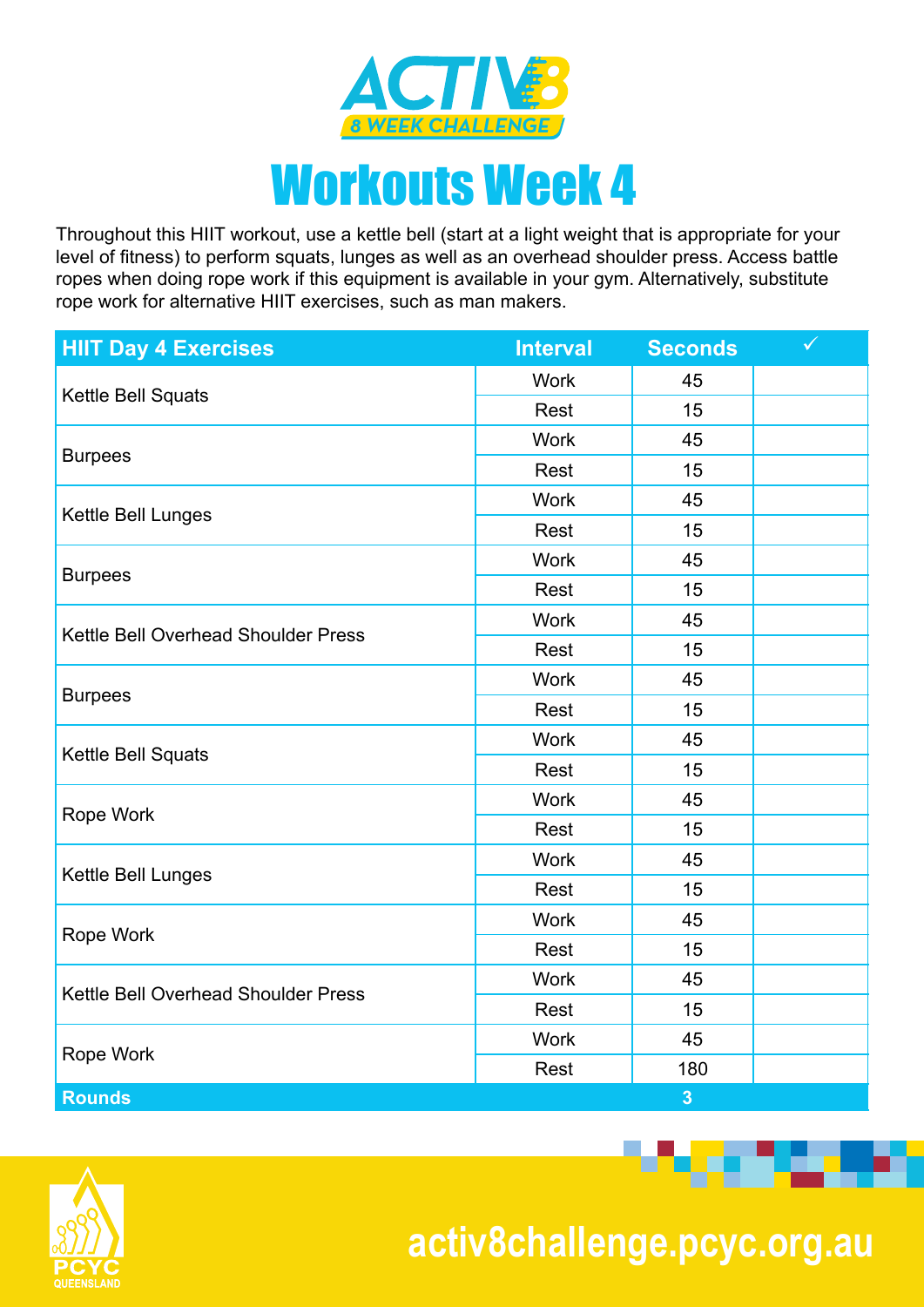

# Workouts Week 4

| <b>Strength Day 5 Exercises</b>              | Tempo           | Sets $\checkmark$ | Reps $\checkmark$ | <u>Weights (kg)</u> |
|----------------------------------------------|-----------------|-------------------|-------------------|---------------------|
| Rear Deltoid Fly with Dumbbell               | $4 - 1 - 1 - 1$ | 4                 | 10                |                     |
| Lateral Pulldown                             | $4 - 1 - 1 - 1$ |                   | 10                |                     |
| <b>Seated Row</b>                            | $4 - 1 - 1 - 1$ | 4                 | 10                |                     |
| Bent Over Row with Dumbbell                  | $4 - 1 - 1 - 1$ | 4                 | 10                |                     |
| <b>Standing Bicep Curls with</b><br>Dumbbell | $4 - 1 - 1 - 1$ | 4                 | 10                |                     |





#### **activ8challenge.pcyc.org.au**